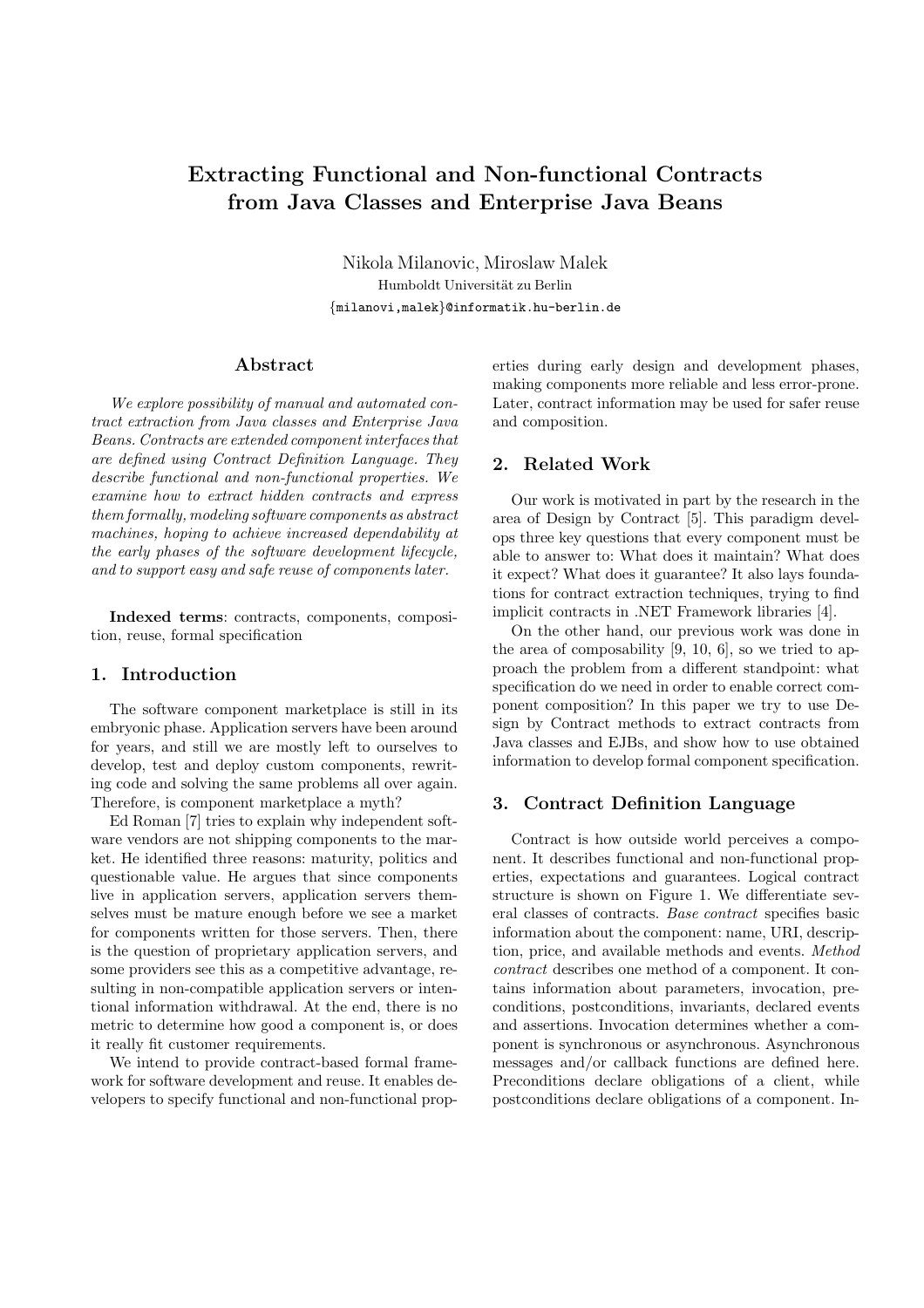

Figure 1. Logical contract structure

variants are static component properties that must hold before and after every method invocation. All three types have the same substructure, as they can describe conditions for parameters, performance, dependability, security, logging or rendering. Event contract is used for exposing events to which other components can subscribe. They will receive notification when an event occurs.

We also developed an XML schema called Contract Definition Language (CDL) that enables description of attributes shown on Figure 1. The XML file corresponding to this schema is the end result of the extraction process. What is the difference between CDL and Web Service Description Language (WSDL)? WSDL addresses connectivity issue. We presume that WSDLlike description is already in place, and then focus on definition of semantic and non-functional properties. The true challenge of dependable software components is not in connectivity only, but in correctness.

Before we introduce the formal model for contract elements, we will summarize why do we need specification expressed like this: contracts facilitate reuse and make it much safer, they can help in comparing and choosing between similar components, while formal specification ensures correctness.

## 4. Adding Formal Specification

We introduce second form of contracts: abstract machines. We need XML representation (CDL) to transport contracts over a network and to allow for easy parsing, but for formal analysis of a contract (correctness), we require mathematical representation.

We model components as abstract machines [1]. An abstract machine is characterized by statics and dynamics. Statics correspond to the definition of the state, while dynamics correspond to operations.

Mapping from CDL to abstract machine is done in the following way: parameters and non-functional properties become state variables, while methods become state functions. Preconditions, postcondition and invariants map directly from CDL. For each state variable a domain is defined. For example, parameter domains are defined by their language type (integer, real, etc.), while exceptions are modeled as sets. The algorithm we use for mapping properties from XML to abstract machine is outside the scope of this paper, since we concentrate on contract extraction techniques.

An abstract machine is not to be executed, but to be submitted to mathematical analysis. Let us observe the following machine:

MACHINE M(X,x) CONSTRAINTS C SETS S; T={a,b} PROPERTIES P VARIABLES v INVARIANT I ASSERTIONS J INITIALIZATION U OPERATIONS  $u \leftarrow 0(w) = PRE Q$  THEN V END END

The CONSTRAINTS clause specifies conditions that must hold for machine parameters. SETS defines allowed values for sets or deferred sets. VARIABLES lists state variables. PROPERTIES takes form of conjoined predicates involving constants and given sets, and has the role of the invariant for defined sets. INVARIANT also has a form of conjoined predicates stating invariants for state variables. ASSERTIONS can be deduced from INVARIANT and PROPERTIES clauses. It is used to ease the invariant preservation proofs. INITIALIZATION establishes starting values for variables. OPERATIONS defines abstract machine operations, with preconditions (PRE) and postconditions (THEN).

The reason we introduce formal notation is to ensure predictability and correctness of component properties. We establish both with proof obligation. It states the following: initialization and operation body must establish the invariant, while assertions must be deducible from properties and invariants. Formally we can denote this as (where  $[V]I$  we denote substitution V which preserves the invariant I):

$$
C \land P \land I \Rightarrow J
$$

$$
C \land P \Rightarrow [U]I
$$

$$
C \land P \land I \land J \land Q \Rightarrow [V]I
$$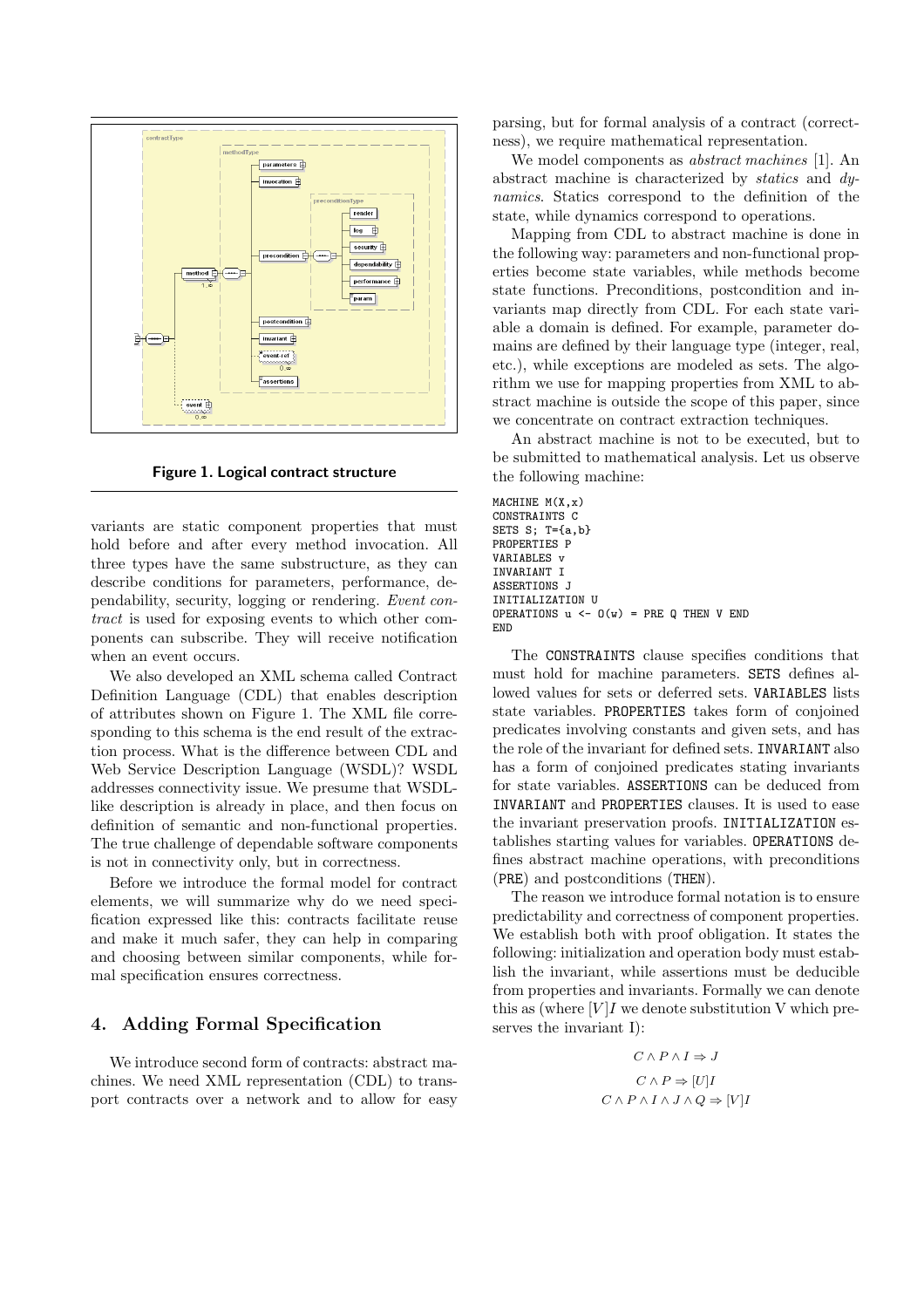Using proposed model, we can improve software dependability on three levels:

- Design phase: facilitating system design through formal treatment of specification and requirements
- Early development phase: checking correctness of component implementation by proof obligation when writing code based on specification from the design phase
- Reuse and composition: comparing components based on functional and non-functional properties and guaranteeing correctness of composition by proof obligation when writing wiring code.

# 5. Contract Extraction

Since contracts are not a part of modern software engineering, at least in mainstream languages like Java or  $C#$ , we have to add contracts a posteriori, to already deployed components. Therefore, we must identify locations where to look for hidden specifications.

Elements we will be looking for are preconditions, postconditions and invariants. Preconditions are linked to exported methods and determine obligations of a client. A method is guaranteed to work correctly if and only if the client satisfies precondition. An exported method can turn precondition to its advantage, since it can assume precondition, without having to check it. This type of interaction is called generous specification, since we presume that client code is correct and that it respects precondition. Postcondition describes what a method guarantees, if precondition holds. Class invariants are properties that must hold before and after invocation of each exported method. They describe general, static properties of a class.

## 5.1. Extraction From Java Classes

We identified following locations as good candidates to look for class invariants: documentation, constructors, implemented interfaces, and base class. Invariant detection consists of two phases: identifying candidates and proving them invariant. Reading documentation is a logical place to start looking for candidates. However, it immediately confronts us with the first obstacle: it is almost impossible to provide a formal tool for documentation analysis. Therefore, human intervention will be necessary to provide insight on possible invariant candidates. After identifying candidates, we refine and augment this list by source code inspection. We look into constructors and inheritance structure, trying to find conditions applying to candidates.

Sometimes new invariant candidates can be found in implemented interfaces and base class. After a list of candidate properties is established, we prove them invariant by showing that every exported method of a component preserves that property.

Preconditions are associated with exported methods, and can be extracted from documentation, conditions in exported methods that check input parameters, and exception conditions. In order to discover all preconditions, we examine all exported methods. Documentation can be of help here, but we observed a tendency that preconditions are rarely explicitly documented. In a language that supports exception handling, preconditions are usually coupled with throwing an exception. Therefore, we look for exceptions thrown by a method, and reverse conditions that precede exception throwing, or we explore calls inside a  $\text{try}...$ catch blocks that can raise an exception. Using this scheme we can construct what are the favorable conditions for a method, under which it will not raise an exception. This process can be automated.

Postconditions describe what a method will guarantee, presuming that preconditions are ensured. We can look for them in documentation, and return paths of exported methods. We observed that the method postconditions tend to be well documented. Sometimes, documentation is not specific about possible outcomes of a method execution, and then we must consider all return paths of all exported methods.

We can use Javadoc comments to extract contract information from Java classes. @throws and @exception tags can be used for extracting preconditions, by identifying exceptions that a method can raise. @param tag can be used for extracting method signature and precondition candidates. If a constructor is commented with any of these tags, we can use it to extract invariant. @return tag can be used for forming method postconditions. Javadoc encourages multiple return values for special cases, which facilitates tracking multiple return paths through a method. @see tag can be useful in tracking inheritance and dependance behavior of a given class, checking if there are conflicting requirements for identified preconditions, postconditions or invariants.

# 5.2. Extraction from Enterprise Java Beans

We now expand the issue of contract extraction by considering Enterprise Java Beans. Apart from locations already identified, bean preconditions, postconditions and invariants can also be found in ejbCreate and other CRUD (create, read, update, delete) meth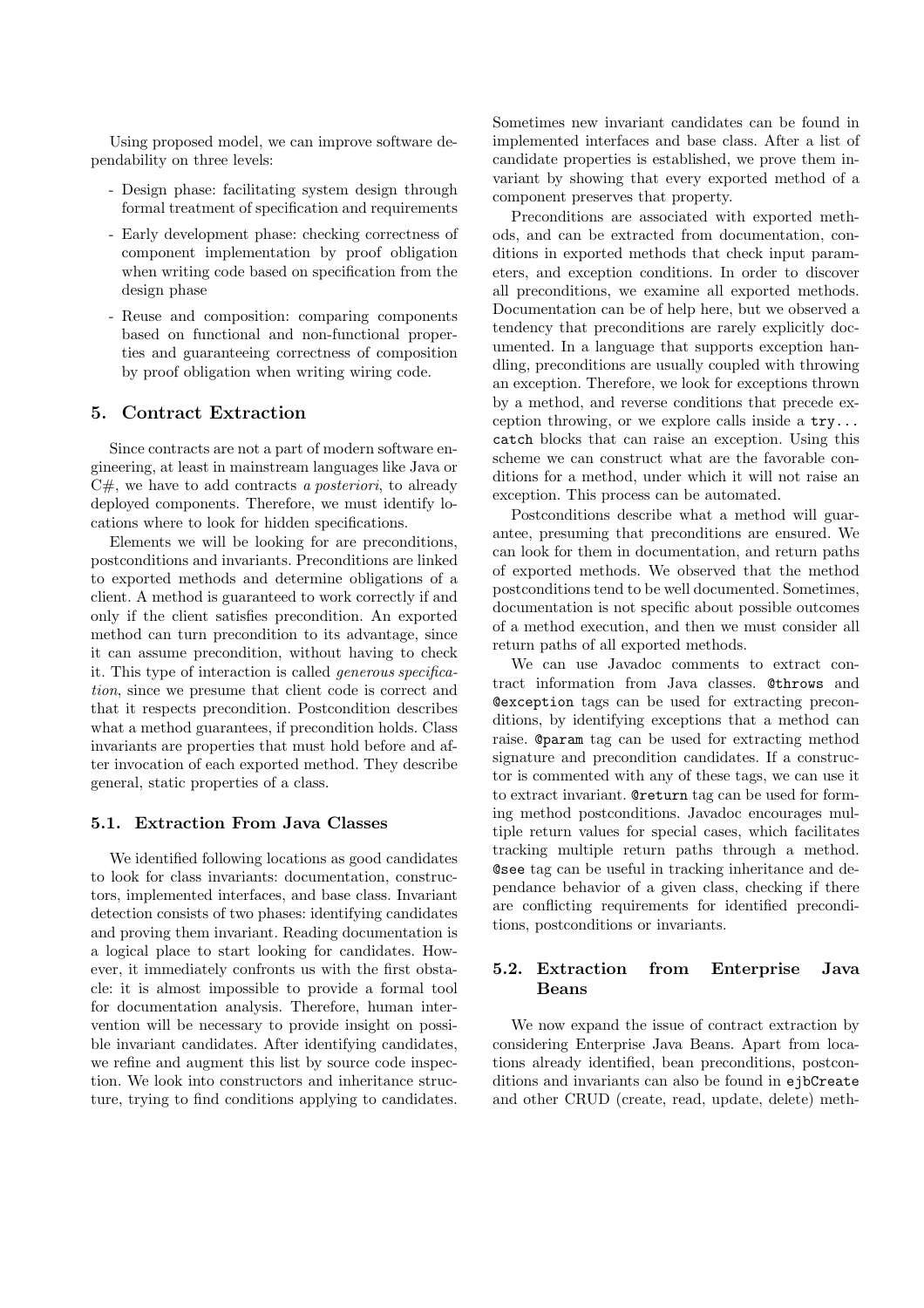ods, setter methods, primary key classes, finder methods, and deployment descriptors.

Knowing whether a component is session, entity or message-driven bean, we can limit the scope and focus our search. For session beans, looking into ejbCreate method makes sense only for stateful beans, since ejbCreate for stateless beans does not accept parameters. For entity beans, ejbCreate usually calls setters, so this is the right place to look for invariants. Depending on the type of entity bean (bean managed or container managed persistence), we check either ejbCreate or setter methods or underlying SQL or EJB-QL statements in deployment descriptor.

For entity beans, it is good to examine constructor of the primary key class and finder methods. The problem is the same as with ejbCreate method: depending on the type of persistence, sometimes it will be required to go to the level of deployment descriptor to extract useful information.

We will address hierarchy of EJB exceptions and consider which to take into account when scanning for method preconditions. Since beans are distributed by definition, it is useful to make a distinction between system-level and application-level exceptions. Every bean must throw a remote exception, indicating some special error, e.g., network or database failure. These exceptions are of no interest to us when we look for contracts. Sometimes, they are not even propagated all the way back to the client, but can be intercepted by EJB objects that act as a middleware between the client and the bean. Those exceptions are system-level exceptions. Application-level exceptions on the other hand indicate 'regular' problems, such as bad parameters passed to a bean method. Therefore, we must check for all exceptions that are propagated to the client, including all exceptions that the bean defines, and javax.ejb.CreateException and javax.ejb.FindException.

In our contract model we allow for the following types of non-functional properties: invocation, security (authentication and authorization), dependability (transactions, checkpointing, replication, exceptions), performance, rendering and logging. However, current J2EE specification defines only bean management, persistence, transactions and security. Other functions, such as load-balancing, clustering and logging, are vendor specific and we do not consider them here.

We use bean management information to form invocation part of a contract. We look into bean deployment descriptor and extract information about remote, home and local interfaces. We need this information to create and destroy beans. Then we extract information whether bean is synchronous or asynchronous. At the end, for session beans, we store information on how bean handles states (stateful or stateless). For entity beans we use the information about persistence (bean managed or container managed).

We describe component transactional behavior using transaction manager, resource, resource manager, compensate methods, transaction attribute and isolation elements. We add compensate methods to usual J2EE transaction attributes, since we want to allow components to participate in split transactions [8].

Security information encompasses authentication and authorization. An important element in J2EE authentication architecture are the login modules. Each login module implements one authentication mechanism. Therefore, one component can support multiple authentication mechanisms. We can obtain a list of login modules from configuration module. We extract the name of configuration module, as well as all login modules. Then we extract security roles. If a bean uses declarative authentication, we read security-role-ref, role-name and role-link elements. However, if a bean uses programmatic authentication, we must scan the source code for getCallerPrincipal() and isCallerInRole(roleName) methods. The first establishes the identity of a client, while the second one checks whether it fits in a desired role. By checking all isCallerInRole calls we can identify all the roles that a component supports.

# 5.3. Static and Dynamic Extraction

There are two ways to perform contract extraction: using static or dynamic analysis. Static analysis examines program source code and tries to reason about possible execution outcomes. We build a model of program execution state, e.g., what possible values variables can have. Then we proceed to track how they change and infer specification. Static analysis is theoretically complete [2], but can be inefficient. On the other hand, dynamic analysis is a runtime analysis of a program. We try to obtain information from program executions. Instead of trying to model execution state, we observe actual values that a running program produces. Dynamic analysis is efficient, but it is not general. Therefore, we try to combine the two methods in a hybrid approach, similar to [3]. The process we use is shown on Figure 2.

We first perform dynamic analysis, and then refine it with static analysis. In the dynamic analysis part, we identify candidate contract elements using heuristics that we described in previous sections. After this step is completed, we try to refine and/or augment identi-